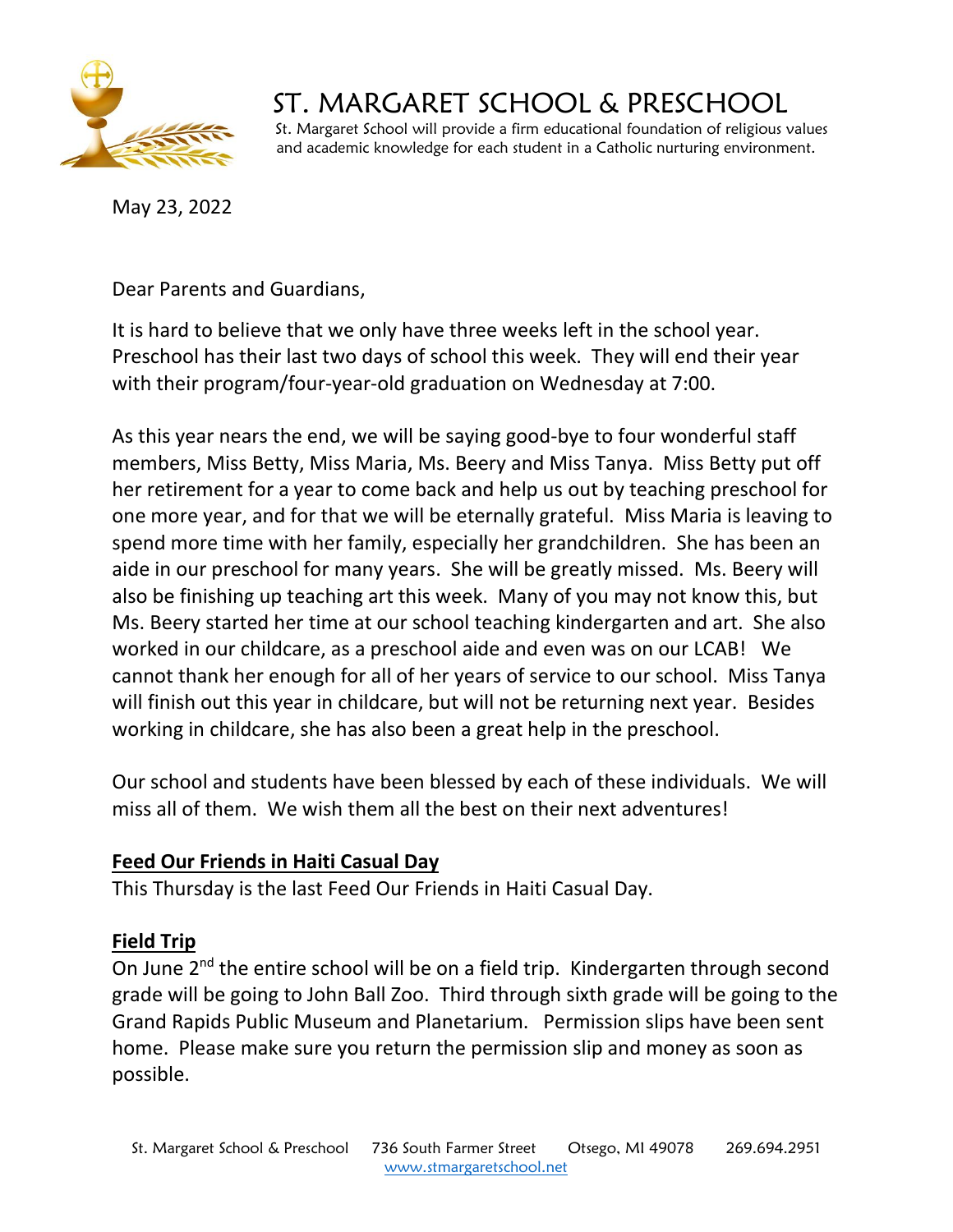

# ST. MARGARET SCHOOL & PRESCHOOL

 St. Margaret School will provide a firm educational foundation of religious values and academic knowledge for each student in a Catholic nurturing environment.

### **Enrollment for the 22/23 School Year**

Online enrollment is now open. Click on the link below to register. Please let us know if you have any questions.

## <https://sms-mi.client.renweb.com/oa/?memberid=4277>

We are still waiting on just a few intent to return forms. If you have misplaced the form, please email the office with your intentions for next year. Remember, if you have already registered there is no need to fill out the form.

If you know anyone that is interested in enrolling in St. Margaret School, please encourage them to call us. You are our best advertising!

#### **Call In**

Please remember to call or email the school office if your child is absent from school.

#### **Detergent Donation**

This is the last week to donate detergent to St. Vincent DePaul. If you are able to donate, they are collecting liquid laundry detergent, 40 oz. or smaller. There is a basket here at school. **Thank you to those of you that have already donated!**

#### **Last Day**

Please note, the last day of school is June  $9<sup>th</sup>$ . It is a half day of school. The original school calendar had a different last day of school. We had to push the last day of school back due to pushing back the start date.

## **2022/2023 School Year Calendar Overview**

- August 22<sup>nd</sup>-First day K-6<sup>th</sup>
- August 29<sup>th</sup>-First day preschool
- September 2<sup>nd</sup>-5<sup>th</sup>-No School, Labor Day break
- November 23<sup>rd</sup>-27<sup>th</sup>-Thanksgiving Break
- December 21<sup>st</sup>-January 3<sup>rd</sup>-Christmas Break
- February 16<sup>th</sup>-19<sup>th</sup>-Mid winter Break